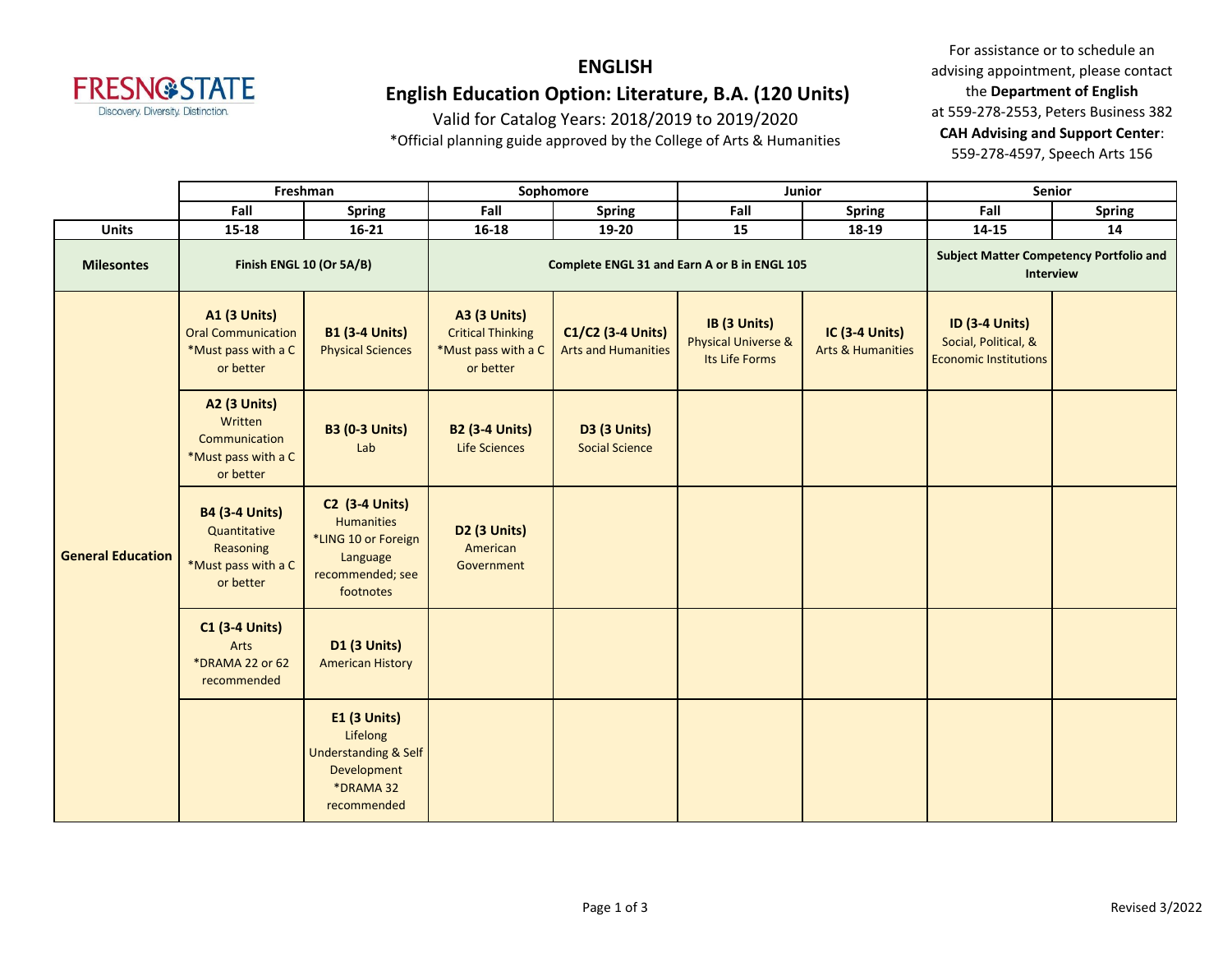

## **ENGLISH English Education Option: Literature, B.A. (120 Units)**

Valid for Catalog Years: 2018/2019 to 2019/2020

\*Official planning guide approved by the College of Arts & Humanities

|              | Freshman  |                                                           | Sophomore                                                |                                                                                                                                     |                                                                                                                                                | Junior                                                                                                                                  | <b>Senior</b>                                                                          |                                                                                                             |
|--------------|-----------|-----------------------------------------------------------|----------------------------------------------------------|-------------------------------------------------------------------------------------------------------------------------------------|------------------------------------------------------------------------------------------------------------------------------------------------|-----------------------------------------------------------------------------------------------------------------------------------------|----------------------------------------------------------------------------------------|-------------------------------------------------------------------------------------------------------------|
|              | Fall      | <b>Spring</b>                                             | Fall                                                     | <b>Spring</b>                                                                                                                       | Fall                                                                                                                                           | <b>Spring</b>                                                                                                                           | Fall                                                                                   | <b>Spring</b>                                                                                               |
| <b>Units</b> | $15 - 18$ | $16 - 21$                                                 | $16 - 18$                                                | 19-20                                                                                                                               | 15                                                                                                                                             | 18-19                                                                                                                                   | 14-15                                                                                  | 14                                                                                                          |
| <b>Major</b> |           | <b>ENGL 31</b><br>(4 Units)<br>[Pre-Req: ENGL 5B or<br>10 | <b>ENGL 32</b><br>(4 Units)<br>[Pre-Req: ENGL 5 or<br>10 | <b>ENGL 105</b><br>(4 Units)<br>[Pre-Req: ENGL 31,<br>$32$ ]<br>*Must earn a B or<br>better for Subject<br><b>Matter Competency</b> | <b>ENGL 131</b><br>(4 Units)<br>[Co-req: ENGL 105]<br>*Must earn a B or<br>better<br>for Subject Matter<br>Competency                          | <b>LING 141</b><br>(3 Units)                                                                                                            | <b>ENGL 112 or 167</b><br>(4 Units)<br>[Pre-Req: GE<br>Foundation<br>& Breadth Area C] | <b>ENGL 193T</b><br>or 194T<br>(4 Units)<br>*Must earn a B or<br>better<br>for Subject Matter<br>Competency |
|              |           |                                                           |                                                          | Literature<br>(4 Units)<br>*See footnotes                                                                                           | ENGL 112, 113,<br>114, 178, 179, 193T<br>(selected topics),<br>or 194T<br>(4 Units)<br>*See course catalog<br>for prerequisite<br>requirements | Literature<br>(4 Units)<br>*See footnotes                                                                                               | DRAMA 138A<br>(3 Units)<br>[Pre-Req: Instructor<br>permission]                         | COMM 103, 105,<br>114, or 115<br>(3 Units)                                                                  |
|              |           |                                                           |                                                          | <b>LING 146</b><br>(3 Units)                                                                                                        |                                                                                                                                                | <b>ENGL 189</b><br>(4 Units)                                                                                                            |                                                                                        | Literature<br>(4 Units)<br>*See footnotes                                                                   |
|              |           |                                                           |                                                          |                                                                                                                                     |                                                                                                                                                | <b>Creative Writing</b><br>(4 Units)<br>ENGL 41, 43, 44,<br>161, 163, or 164<br>*See course catalog<br>for prerequisite<br>requirements |                                                                                        |                                                                                                             |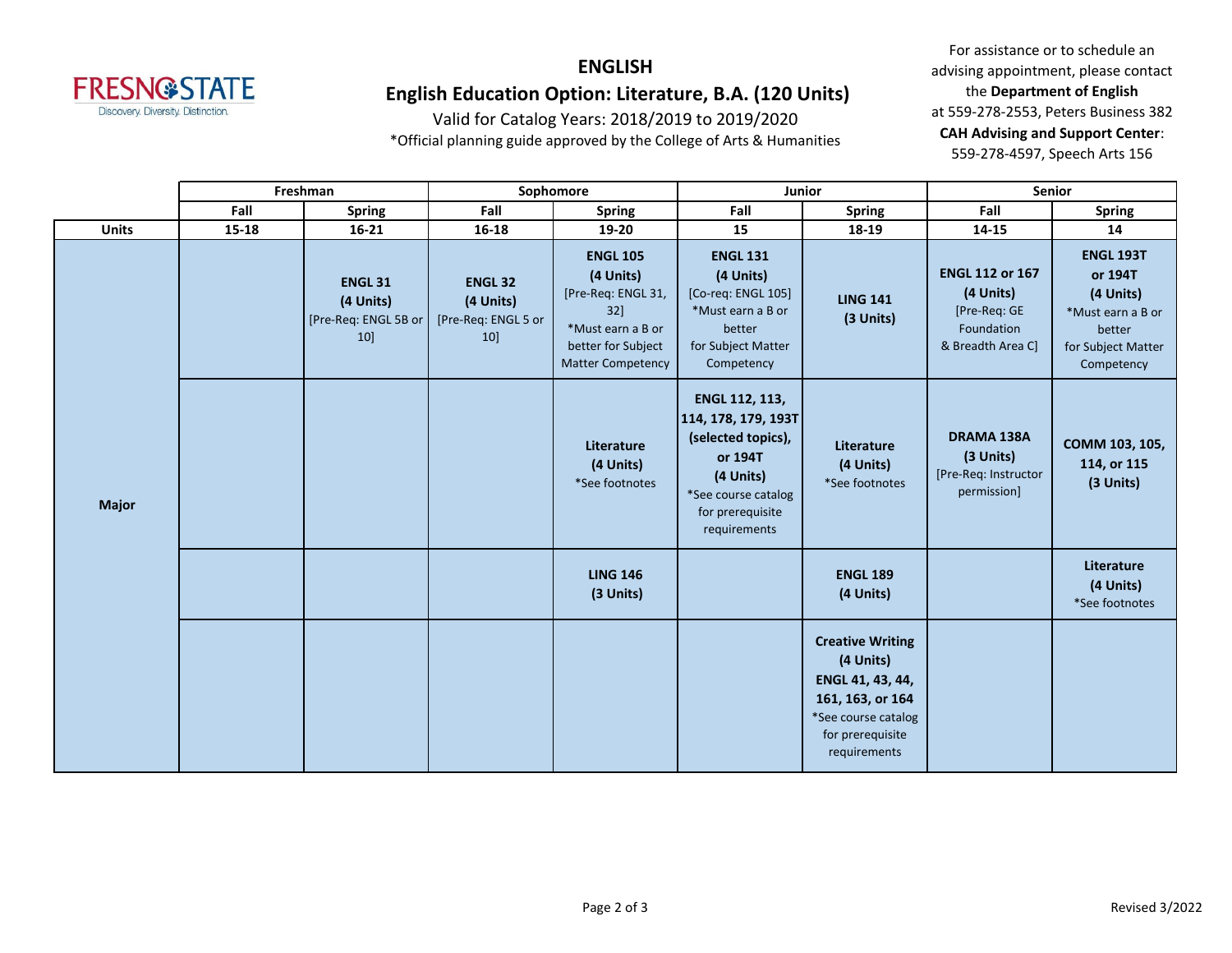

### **ENGLISH English Education Option: Literature, B.A. (120 Units)**

Valid for Catalog Years: 2018/2019 to 2019/2020

\*Official planning guide approved by the College of Arts & Humanities

For assistance or to schedule an advising appointment, please contact the **Department of English** at 559-278-2553, Peters Business 382 **CAH Advising and Support Center**: 559-278-4597, Speech Arts 156

|                                                               | Freshman        |               | Sophomore                                              |                                                                                          |                                                                                                                                     | <b>Junior</b> | Senior                                                                                    |                                                                                                                                            |
|---------------------------------------------------------------|-----------------|---------------|--------------------------------------------------------|------------------------------------------------------------------------------------------|-------------------------------------------------------------------------------------------------------------------------------------|---------------|-------------------------------------------------------------------------------------------|--------------------------------------------------------------------------------------------------------------------------------------------|
|                                                               | Fall            | <b>Spring</b> | Fall                                                   | <b>Spring</b>                                                                            | Fall                                                                                                                                | <b>Spring</b> | Fall                                                                                      | <b>Spring</b>                                                                                                                              |
| <b>Units</b>                                                  | $15 - 18$       | $16 - 21$     | 16-18                                                  | 19-20                                                                                    | 15                                                                                                                                  | 18-19         | 14-15                                                                                     | 14                                                                                                                                         |
| <b>Additional</b><br><b>Graduation</b><br><b>Requirements</b> | <b>Elective</b> |               | Foreign<br>Language<br>$(3-4$ Units)<br>*See footnotes | <b>EHD 50</b><br>(3 Units)<br>*Prerequisite for<br><b>Teaching Credential</b><br>Program | <b>ENGL 160W</b><br>(4 Units)<br>[Pre-Req: ENGL 5B or<br>10 (C or better)]<br>*UDWS requirement;<br>must pass with a C or<br>better |               | <b>ENGL 197T</b><br>$(1$ Unit)<br>*Recommended for<br><b>Subject Matter</b><br>Competency | <b>Portfolio</b><br><b>Submission &amp;</b><br><b>Interview</b><br>$(0 \text{ unit})$<br>*Required for Subject<br><b>Matter Competency</b> |
|                                                               |                 |               |                                                        |                                                                                          |                                                                                                                                     |               | <b>MI</b><br>(3 Units)<br>Multicultural/<br>International                                 | <b>CI 149</b><br>(3 Units)<br>*Prerequisite for<br><b>Teaching Credential</b><br>Program                                                   |

#### **FOOTNOTES:**

**Prerequisites/Corequisites:** Other restrictions may apply. Please see your course catalog for detailed prerequisite/corequisite requirements.

**General Education:** GE courses may double-count in Extended Studies emphasis.

Electives (9 units): Units in this area may be used toward a double major or minor. Students must earn a minimum of 120 units total to graduate. The number of required elective units may vary, depending on the amount of units earned from major and GE courses.

**Foreign Language:** Two college-level courses in the same foreign language are required.

Literature (12 units): Select TWELVE units from ENGL 112, 113, 114, 115W, 116, 146, 147, 150, 151, 152, 153, 154, 155, 156, 167, 168T, 168T, 169T, 177, 179, 181, 183T, 184, 187, 198T, 0r 194T. Upper Division Writing Skills requirement (UDWS): All undergraduate students must demonstrate competency in writing skills by passing the Upper Division Writing Exam (UDWE) or by obtaining a C or better in an approved upper division writing course, identified by the letter "W."

Substitutions: If substitutions/exceptions/waivers are made for any major courses that also meet GE and/or the Multicultural/International graduation requirement, the student is responsible for completing additional courses to satisfy the respective areas (GE and/or MI). This also includes the upperdivision writing requirement.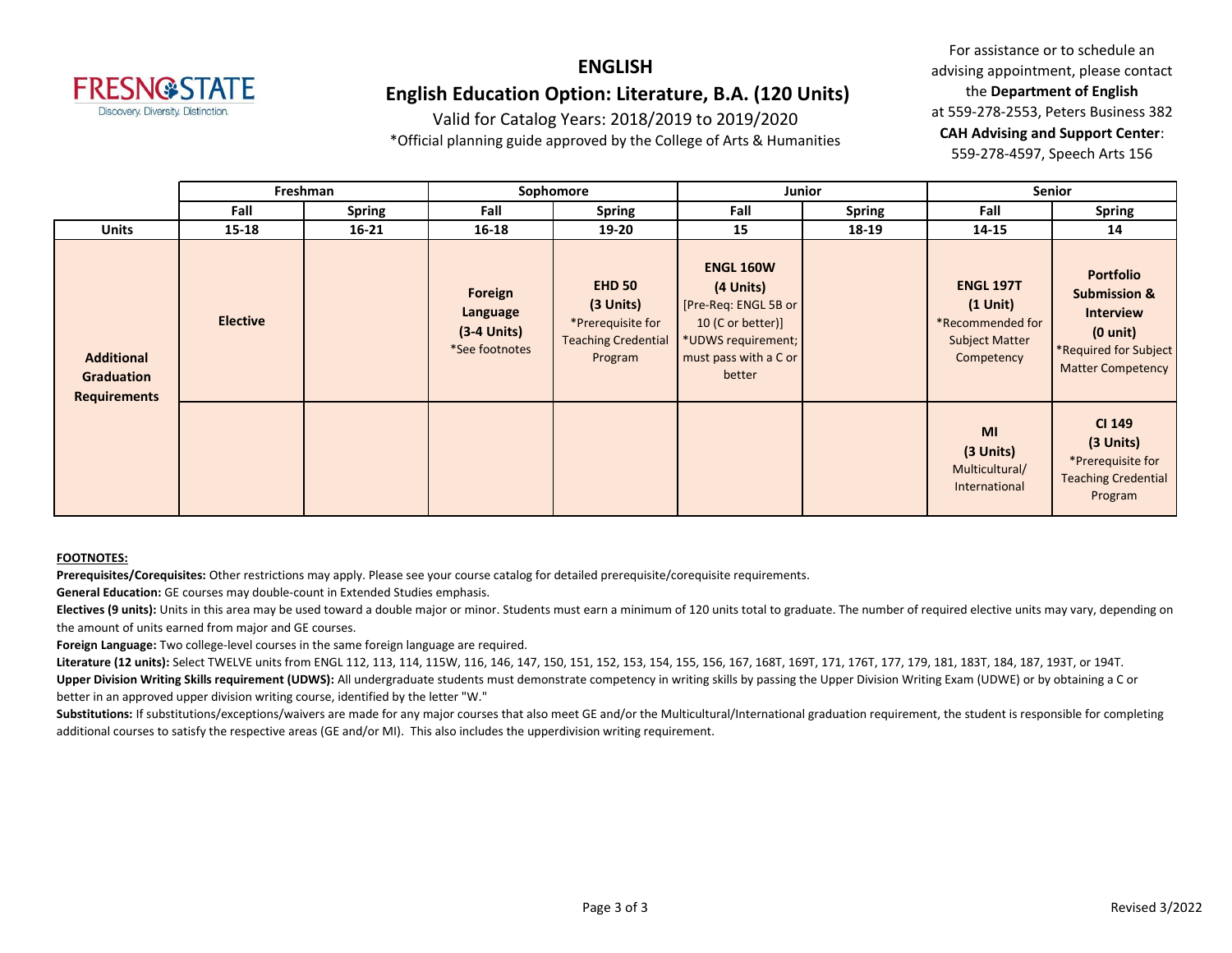

# **ENGLISH**

#### **English Education Option: Literature, B.A. (120 Units)**

Valid for Catalog Years: 2011/2012 to 2017/2018 \*Official planning guide approved by the College of Arts & Humanities

|                             | Freshman                                                                               |                                                                                                                | Sophomore                                                                           |                                                 | Junior                                                           |                                                       | Senior                                                                    |               |  |
|-----------------------------|----------------------------------------------------------------------------------------|----------------------------------------------------------------------------------------------------------------|-------------------------------------------------------------------------------------|-------------------------------------------------|------------------------------------------------------------------|-------------------------------------------------------|---------------------------------------------------------------------------|---------------|--|
|                             | Fall                                                                                   | <b>Spring</b>                                                                                                  | Fall                                                                                | <b>Spring</b>                                   | Fall                                                             | <b>Spring</b>                                         | Fall                                                                      | <b>Spring</b> |  |
| <b>Units</b>                | $15 - 18$                                                                              | $16 - 21$                                                                                                      | $16 - 18$                                                                           | 19-20                                           | 15                                                               | 18-19                                                 | 14-15                                                                     | 14            |  |
|                             | <b>A1 (3 Units)</b><br>Oral<br>Communication<br>*Must pass with a C<br>or better       | <b>B1 (3-4 Units)</b><br><b>Physical Sciences</b>                                                              | <b>A3 (3 Units)</b><br><b>Critical Thinking</b><br>*Must pass with<br>a C or better | C1/C2 (3-4 Units)<br><b>Arts and Humanities</b> | IB (3 Units)<br><b>Physical Universe &amp;</b><br>Its Life Forms | <b>IC (3-4 Units)</b><br><b>Arts &amp; Humanities</b> | <b>ID (3-4 Units)</b><br>Social, Political, &<br>Economic<br>Institutions |               |  |
|                             | <b>A2 (3 Units)</b><br>Written<br>Communication<br>*Must pass with a C<br>or better    | <b>B3 (0-3 Units)</b><br>Lab                                                                                   | <b>B2 (3-4 Units)</b><br><b>Life Sciences</b>                                       | <b>D3 (3 Units)</b><br><b>Social Science</b>    |                                                                  |                                                       | MI (3 Units)<br>Multicultural/<br>International                           |               |  |
| General<br><b>Education</b> | <b>B4 (3-4 Units)</b><br>Quantitative<br>Reasoning<br>*Must pass with a C<br>or better | <b>C2 (3-4 Units)</b><br><b>Humanities</b><br>*LING 10 or Foreign<br>Language<br>recommended; see<br>footnotes | D <sub>2</sub> (3 Units)<br>American<br>Government                                  |                                                 |                                                                  |                                                       |                                                                           |               |  |
|                             | <b>C1 (3-4 Units)</b><br>Arts<br>*DRAMA 22 or 62<br>recommended                        | <b>D1 (3 Units)</b><br><b>American History</b>                                                                 |                                                                                     |                                                 |                                                                  |                                                       |                                                                           |               |  |
|                             |                                                                                        | <b>E1 (3 Units)</b><br>Lifelong<br><b>Understanding &amp; Self</b><br>Development<br>*DRAMA 32<br>recommended  |                                                                                     |                                                 |                                                                  |                                                       |                                                                           |               |  |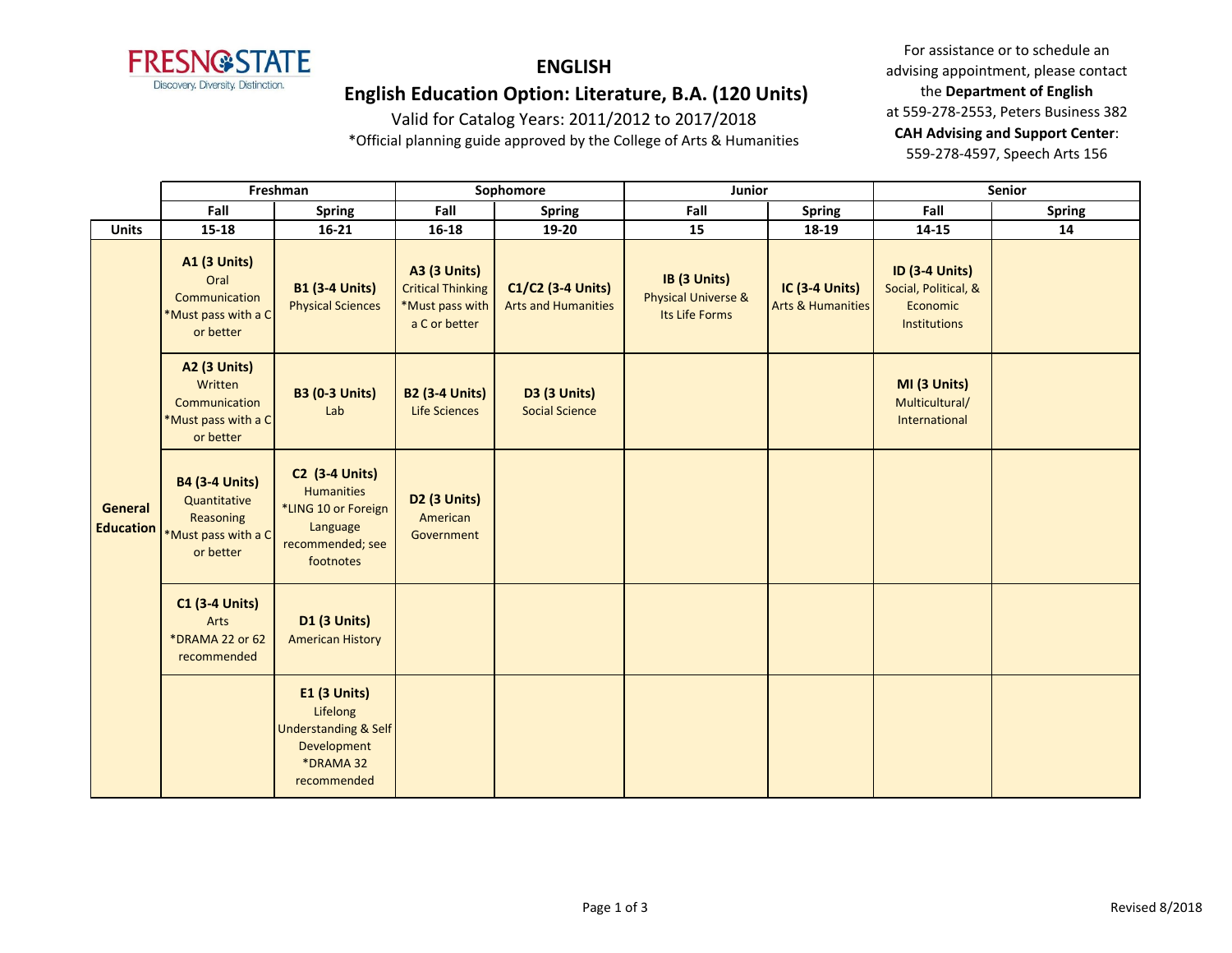

## **ENGLISH**

#### **English Education Option: Literature, B.A. (120 Units)**

Valid for Catalog Years: 2011/2012 to 2017/2018 \*Official planning guide approved by the College of Arts & Humanities

|              | Freshman |                                                                              | Sophomore                              |                                                                                                                            | Junior                                                                                                                                      |                                                                                                                                            | Senior                                                                                 |                                                                                                       |
|--------------|----------|------------------------------------------------------------------------------|----------------------------------------|----------------------------------------------------------------------------------------------------------------------------|---------------------------------------------------------------------------------------------------------------------------------------------|--------------------------------------------------------------------------------------------------------------------------------------------|----------------------------------------------------------------------------------------|-------------------------------------------------------------------------------------------------------|
|              | Fall     | <b>Spring</b>                                                                | Fall                                   | <b>Spring</b>                                                                                                              | Fall                                                                                                                                        | <b>Spring</b>                                                                                                                              | Fall                                                                                   | <b>Spring</b>                                                                                         |
| <b>Units</b> | 15-18    | $16 - 21$                                                                    | $16 - 18$                              | 19-20                                                                                                                      | 15                                                                                                                                          | 18-19                                                                                                                                      | 14-15                                                                                  | 14                                                                                                    |
| <b>Major</b> |          | <b>ENGL 31</b><br>(4 Units)<br>[Pre-Req: ENGL 5B or   [Pre-Req: ENGL 5<br>10 | <b>ENGL 32</b><br>(4 Units)<br>or $10$ | <b>ENGL 105 (4 Units)</b><br>[Pre-Req: ENGL 31, 32]<br>*Must earn a B or<br>better for Subject<br><b>Matter Competency</b> | <b>ENGL 131 (4 Units)</b><br>[Co-req: ENGL 105]<br>*Must earn a B or better<br>for Subject Matter<br>Competency                             | <b>LING 141</b><br>(3 Units)                                                                                                               | <b>ENGL 112 or 167</b><br>(4 Units)<br>[Pre-Req: GE<br>Foundation<br>& Breadth Area C] | <b>ENGL 193T</b><br>or 194T (4 Units)<br>*Must earn a B or better<br>for Subject Matter<br>Competency |
|              |          |                                                                              |                                        | Literature (4 Units)<br>*See footnotes                                                                                     | ENGL 112, 113, 114,<br>178, 179, 193T<br>(selected topics),<br>or 194T (4 Units)<br>*See course catalog for<br>prerequisite<br>requirements | Literature<br>(4 Units)<br>*See footnotes                                                                                                  | DRAMA 138A<br>(3 Units)<br>[Pre-Req: Instructor<br>permission]                         | COMM 103, 105,<br>114, or 115 (3 Units)                                                               |
|              |          |                                                                              |                                        | <b>LING 146 (3 Units)</b>                                                                                                  |                                                                                                                                             | <b>ENGL 189</b><br>(4 Units)                                                                                                               |                                                                                        | Literature (4 Units)<br>*See footnotes                                                                |
|              |          |                                                                              |                                        |                                                                                                                            |                                                                                                                                             | <b>Creative Writing</b><br>(4 Units)<br>ENGL 41, 43, 44,<br>161, 163, or 164<br>*See course<br>catalog for<br>prerequisite<br>requirements |                                                                                        |                                                                                                       |